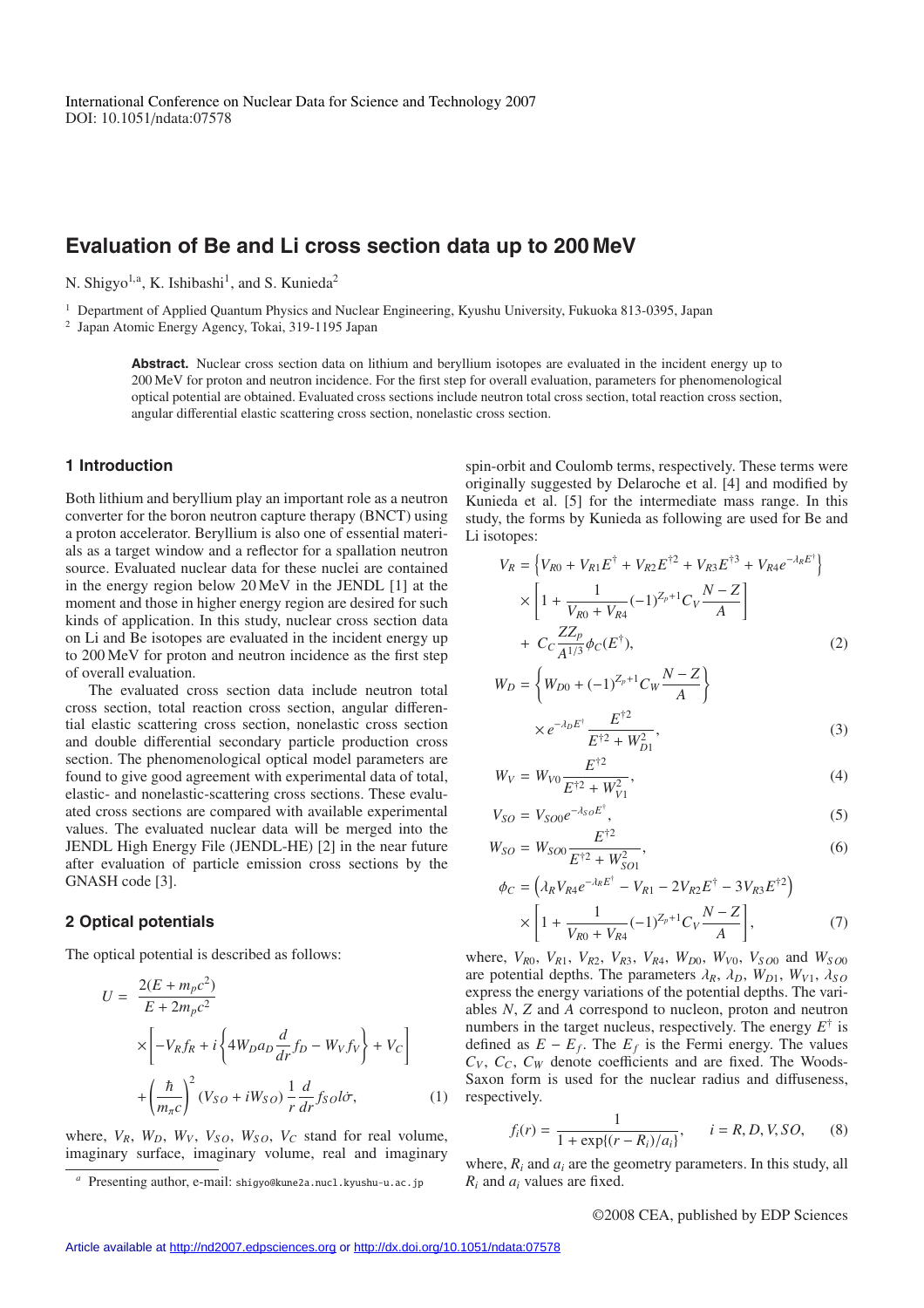

**Fig. 1.** The neutron incident total (upper left), nonelastic (upper right), elastic (bottom left) and proton incident nonelastic (bottom right) cross sections on  ${}^{9}$ Be.



**Fig. 2.** The angular distributions of neutron (left pane) and proton (right pane) incident elastic scattering on  ${}^{9}$ Be.

Experimental data of cross sections are retrieved from the EXFOR data base [8]. The optimum parameters of the optical potential are searched for the  $V_{R0}$ ,  $V_{R1}$ ,  $V_{R2}$ ,  $V_{R3}$ , *V<sub>R4</sub>*,  $W_{D0}$ ,  $W_{V0}$ ,  $V_{SO0}$ ,  $W_{SO0}$ ,  $\lambda_R$ ,  $\lambda_D$ ,  $W_{D1}$ ,  $W_{V1}$ ,  $\lambda_{SO}$  by the ECIS-97 code[6] and the ROOT object-oriented data analysis framework [7]. At first, the parameters for  ${}^{9}$ Be are searched because the number of experimental data for Be is larger than that for Li isotopes.

## **3 Results**

Figure 1 shows neutron incident total [9–26] (upper left), nonelastic [11, 17, 27–41] (upper right), elastic cross sections  $[17, 19, 27, 33, 42–60]$  (bottom left) and for proton incident nonelastic one  $[61–66]$  (bottom right) on  ${}^{9}$ Be. Lines and marks stand for the calculated values and experimental data,



Fig. 3. The neutron incident total [9,73–78] (upper left), nonelastic [41, 79, 80] (upper right), elastic [55, 59, 81-90] (bottom left) and proton incident nonelastic [91] (bottom right) cross sections on 7Li.



**Fig. 4.** The neutron incident total [9, 75, 76, 78, 92–101] (upper left), nonelastic [41, 79] (upper right), elastic [55, 58, 81, 82, 84, 85, 87, 88, 96, 101–111] (bottom left) and proton incident nonelastic [91] (bottom right) cross sections on  ${}^{6}$ Li.

respectively. One can see that the optical potentials obtained by the search reproduce experimental data above 20 MeV for all type of cross sections. The calculated values particularly gives good agreement with the proton incident nonelastic scattering cross sections.

The angular distributions of elastic scattering on <sup>9</sup>Be are presented in figure 2. The left side is neutron incident data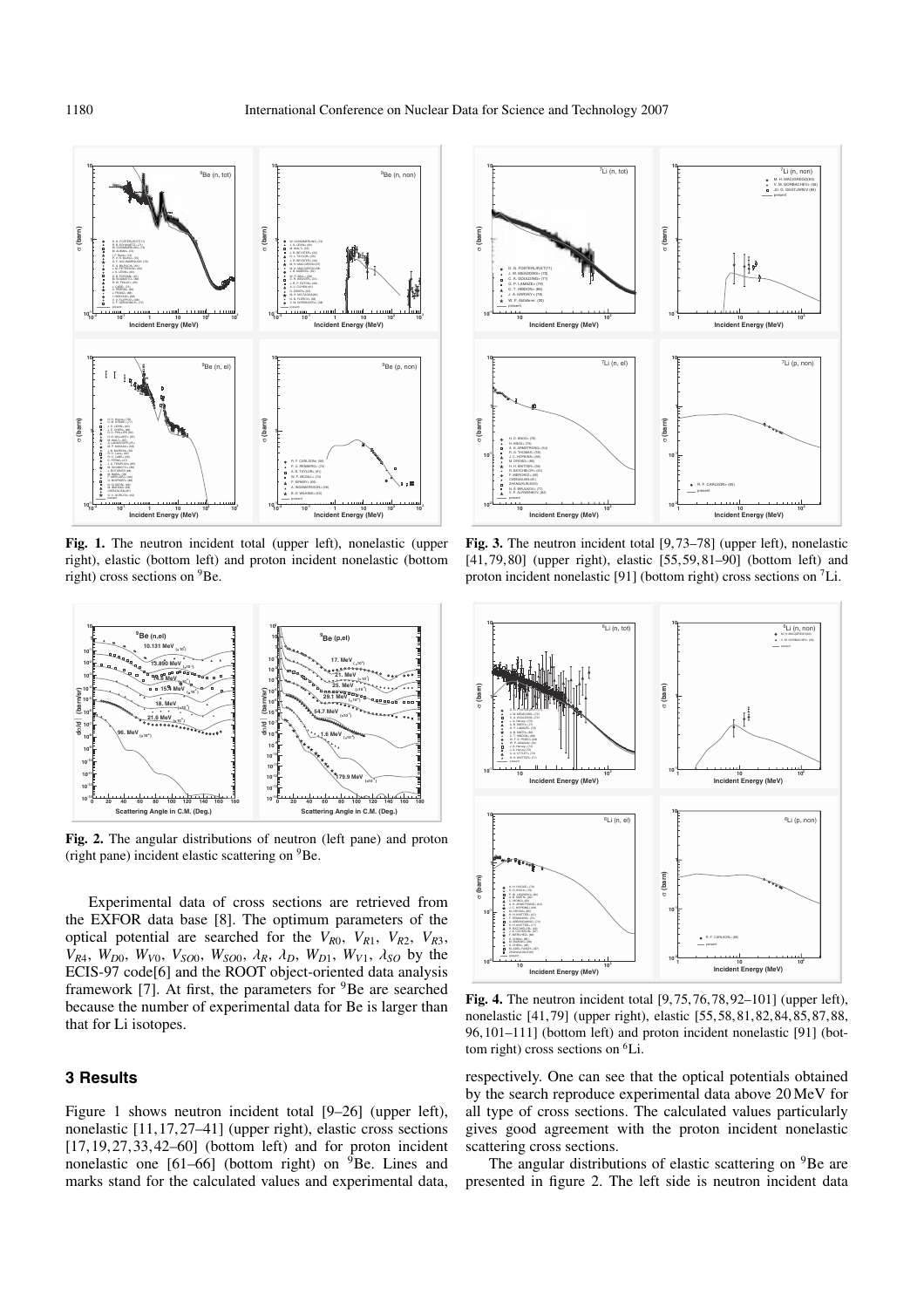

**Fig. 5.** The angular distributions of neutron [55, 87, 89, 112, 113] (left pane) and proton [114, 115] (right pane) incident elastic scattering on 7Li.



**Fig. 6.** The angular distributions of neutron [58, 110, 113] (left pane) and proton [116–118] (right pane) incident elastic scattering on 6Li.

[52, 54, 56–58, 67, 68] and the right side is proton ones [69– 72], respectively. The calculations also reproduce the experimental data. Especially, the calculated values agree with the experimental ones for 96 MeV neutron incident and 179.9 MeV proton incident elastic scattering.

Figures 3 and 4 stand for the neutron incident total, nonelastic, elastic cross sections and the proton incident nonelastic cross section for  ${}^{7}$ Li and  ${}^{6}$ Li, respectively. In these figures, the calculated data give agreement with the experimental values. The calculation reproduce the neutron incident elastic scattering cross sections for 7Li and proton incident nonelastic scattering ones for both Li isotopes.

The angular distributions of elastic scattering for  ${}^{7}$ Li and 6Li are presented in figures 5 and 6. The left side is neutron incident data and the right side proton incident ones on each figure, respectively. The use of the obtained optical potential parameters are suitable for calculation of the angular distribution of elastic scattering cross section. In particular, the calculated values agree with the experimental ones of proton incident elastic scattering cross sections 182 MeV incidence on <sup>7</sup>Li and 135 MeV incidence on <sup>6</sup>Li.

#### **4 Summary**

The parameters of optical potential for Be and Li were obtained in the energy region from 20 to 200 MeV. The neutron incident total, nonelastic, elastic, and the proton incident nonelastic cross sections by the calculation reproduce the experimental data above 20 MeV. These results will be introduced into JENDL-HE after the overall evaluation including particle emission cross sections.

Authors would like to thank the members of the Sigma Committee in Japan Atomic Energy Agency for useful suggestion.

#### **References**

- 1. K. Shibata et al., J. Nucl. Sci. Technol. **39**, 1125 (2002).
- 2. Y. Watanabe et al., in *Proceedings of International Conference on Nuclear Data for Science and Technology, 2004*, edited by R.C. Haight, M. Chadwick, T. Kawano, P. Talou, AIP Conf. **769** (2005), p. 326.
- 3. P. Young et al., LAUR-88-382 (1988).
- 4. J.P. Delaroche et al., Phys. Rev. C **39**, 391 (1989).
- 5. S. Kunieda et al., J. Nucl. Sci. Technol. (to be published).
- 6. J. Raynal, IAEA SMR-9/8, 281 (1970).
- 7. R. Brun, F. Rademakers, Nucl. Instrum. Meth. A **389**, 81 (1997); See also the URL  $\langle$ http://root.cern.ch/ $\rangle$ .
- 8. Nuclear Data Centers Network, BNL-NCS-63330 (1996); See also the URL (http://www.nea.fr/html/dbdata/x4/).
- 9. D.G. Foster, D.W. Glasgow, Phys. Rev. C **3**, 576 (1971).
- 10. R.B. Schwartz et al., J. Bull. American Phys. Soc. **16**, 495 (1971).
- 11. W. Schimmerling et al., Phys. Rev. C **7**, 248 (1973).
- 12. M. Auman et al., Phys. Rev. **5**, 1 (1972).
- 13. I.F. Bubb et al., Can. J. Phys. **52**, 648 (1974).
- 14. G.F. Auchampaugh et al., Nucl. Sci. Eng. **69**, 30 (1979).
- 15. E.G. Bilpuch et al., Washington AEC Office Reports **1034**, 10 (1961).
- 16. J.M. Peterson et al., Phys. Rev. **120**, 521 (1960).
- 17. J.S. Levin, L. Cranberg, Washington AEC Office Rep. **1029**, 44 (1960).
- 18. D.B. Fossan et al., Phys. Rev. **123**, 209 (1961).
- 19. M. Sugimoto et al., Nucl. Sci. Eng. **103**, 37 (1989).
- 20. R.W. Finlay et al., Phys. Rev. C **47**, 237 (1993).
- 21. J. Cabé, M. Cancé, Saclay Reports 4524 (1973).
- 22. A. Perrin et al., Comptes Rendus B **255**, 277 (1962).
- 23. J. Franz et al., Nucl. Phys. A **490**, 667 (1988).
- 24. I. Hyndai, I. Angeli, Nucl. Phys. **119**, 525 (1968).
- 25. V.V. Filippov, M.N. Nikolaev, Nuclear Data for Computations Sem., Ass-68/17 (1968).
- 26. V.F. Gerasimov et al., Inst. Atomnoy Energii, Kurchatov Reports, 2222 (1972).
- 27. M. Walt, J.R. Beyster, Phys. Rev. **98**, 677 (1955).
- 28. J.R. Beyster et al., Phys. Rev. **98**, 1216 (1955).
- 29. H.L. Taylor et al., Phys. Rev. **100**, 174 (1955).
- 30. J.R. Beyster et al., Phys. Rev. **104**, 1319 (1956).
- 31. M.H. Mac Gregor et al., Phys. Rev. **108**, 726 (1957).
- 32. M.H. Mac Gregor et al., Phys. Rev. **111**, 1155 (1958).
- 33. J.B. Marion et al., Phys. Rev. **114**, 1584 (1959).
- 34. W.P. Ball et al., Phys. Rev. **110**, 1392 (1958).
- 35. D.R. Weaver, J. Walker, J. Phys. D **7**, 1122 (1974).
- 36. J.R.P. Eaton, J. Walker, *Proceedings of Nuclear Cross-Sections Technology Conference*, Vol. 1 (1968), p. 169.
- 37. A.V. Cohen, J. Nucl. Energy **14**, 180 (1961).
- 38. D. Didier, H. Dilleman, J. Phys. (France) **24**, 85 (1963).
- 39. M.H. Mc-Taggart, H. Goodfellow (private communication).